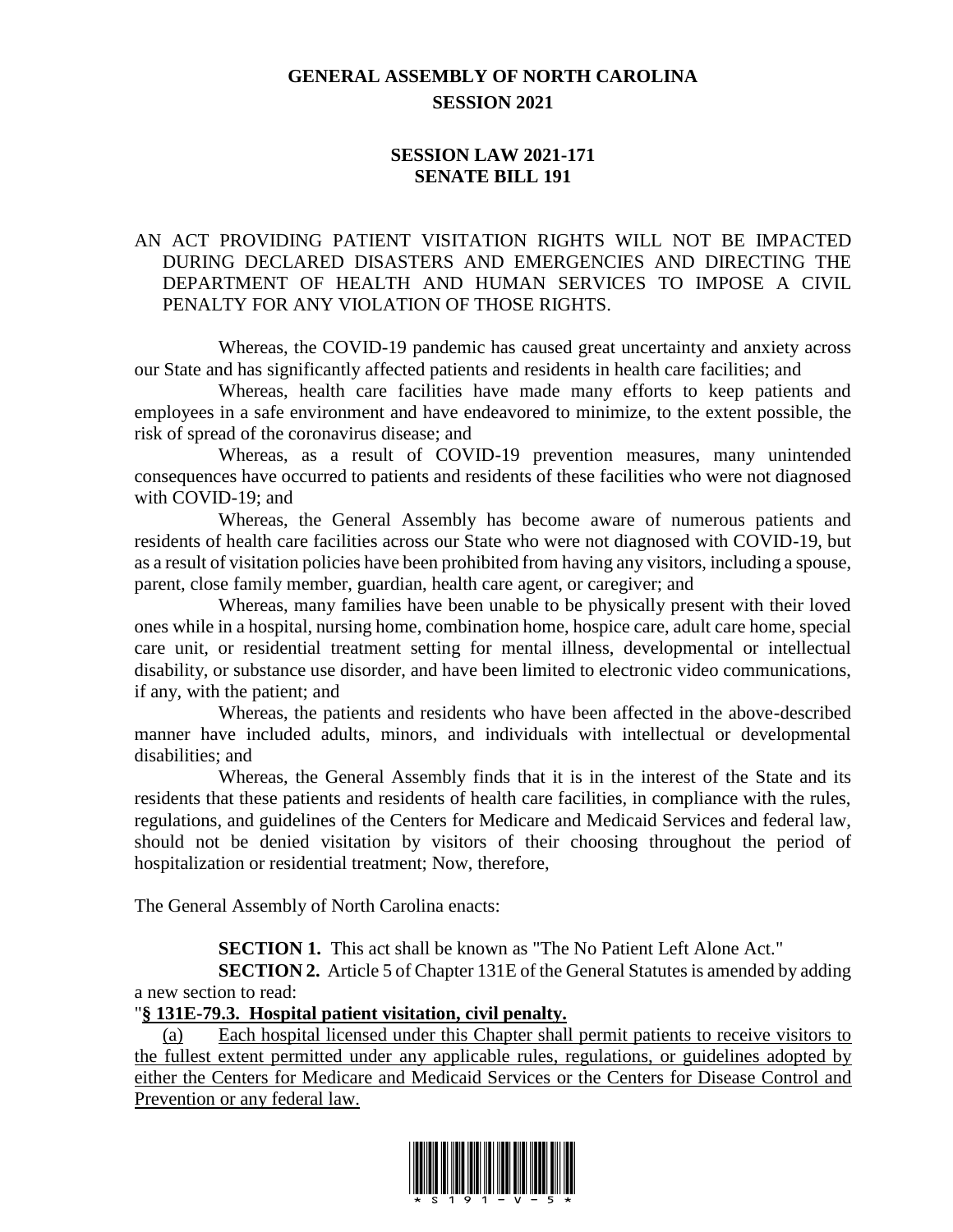(b) In the event the Centers for Medicare and Medicaid Services, the Centers for Disease Control and Prevention, or any other federal agency finds a hospital has violated any rule, regulation, guidance, or federal law relating to a patient's visitation rights, the Department may issue a warning to the hospital about the violation and give the hospital not more than 24 hours to allow visitation. If visitation is not allowed after the 24-hour warning period, the Department shall impose a civil penalty in an amount not less than five hundred dollars (\$500.00) for each instance on each day the hospital was found to have a violation. This civil penalty shall be in addition to any fine or civil penalty that the Centers for Medicare and Medicaid Services or other federal agency may choose to impose.

(c) Notwithstanding the provisions of subsection (b) of this section, in the event that circumstances require the complete closure of a hospital to visitors, the hospital shall use its best efforts to develop alternate visitation protocols that would allow visitation to the greatest extent safely possible. If those alternate protocols are found by the Centers for Medicare and Medicaid Services, the Centers for Disease Control and Prevention, or any other federal agency to violate any rule, regulation, guidance, or federal law relating to a patient's visitation rights, the Department may impose a civil penalty in an amount not less than five hundred dollars (\$500.00) for each instance on each day the hospital was found to have a violation. This civil penalty shall be in addition to any fine or civil penalty that the Centers for Medicare and Medicaid Services or other federal agency may choose to impose.

(d) Each hospital shall provide notice of the patient visitation rights in this act to patients and, when possible, family members of patients. The required notice shall also include the contact information for the agency or individuals tasked with investigating violations of hospital patient visitation.

(e) Each hospital shall allow compassionate care visits. A hospital may require compassionate care visitors to submit to health screenings necessary to prevent the spread of infectious diseases, and, notwithstanding anything to the contrary in this section, a hospital may restrict a compassionate care visitor who does not pass a health screening requirement or who has tested positive for an infectious disease. A hospital may require compassionate care visitors to adhere to infection control procedures, including wearing personal protective equipment. Compassionate care situations that require visits include, but are not limited to, the following:

- (1) End-of-life situations.
- (2) A patient who was living with his or her family before recently being admitted to the facility is struggling with the change in environment and lack of physical family support.
- (3) A patient who is grieving after a friend or family member recently passed away.
- (4) A patient who needs cueing and encouragement with eating or drinking, previously provided by family or caregivers, is experiencing weight loss or dehydration.
- (5) A patient, who used to talk and interact with others, is experiencing emotional distress, seldom speaking, or crying more frequently when the patient had rarely cried in the past.

(f) The Commission shall adopt rules necessary to require each hospital to have written policies and procedures for visitation."

**SECTION 3.** Part 1 of Article 6 of Chapter 131E of the General Statutes is amended by adding a new section to read:

### "**§ 131E-112.5. Patient visitation rights for nursing home residents and combination home residents.**

(a) Each nursing or combination home licensed under this Part shall permit patients and residents to receive visitors to the fullest extent permitted under any applicable rules, regulations,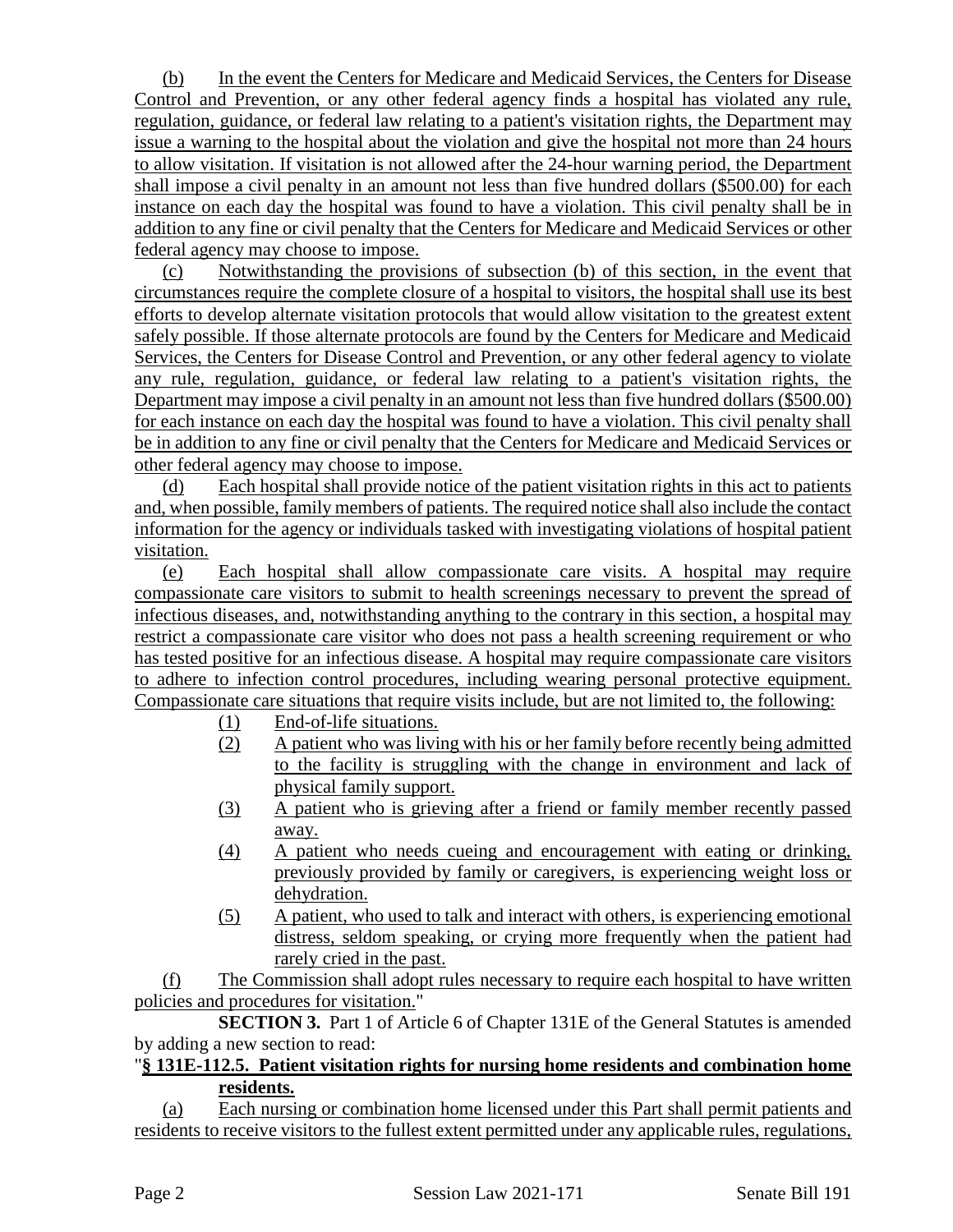or guidelines adopted by either the Centers for Medicare and Medicaid Services or the Centers for Disease Control and Prevention or any federal law.

(b) In the event the Centers for Medicare and Medicaid Services, the Centers for Disease Control and Prevention, or any other federal agency finds a nursing or combination home has violated any rule, regulation, guidance, or federal law relating to a patient's or resident's visitation rights, the Department may issue a warning to the nursing or combination home about the violation and give the nursing or combination home not more than 24 hours to allow visitation. If visitation is not allowed after the 24-hour warning period, the Department shall impose a civil penalty in an amount not less than five hundred dollars (\$500.00) for each instance on each day the nursing or combination home was found to have a violation. This civil penalty shall be in addition to any fine or civil penalty that the Centers for Medicare and Medicaid Services or other federal agency may choose to impose.

(c) Notwithstanding the provisions of subsection (b) of this section, in the event that circumstances require the complete closure of a nursing or combination home to visitors, the nursing or combination home shall use its best efforts to develop alternate visitation protocols that would allow visitation to the greatest extent safely possible. If those alternate protocols are found by the Centers for Medicare and Medicaid Services, the Centers for Disease Control and Prevention, or any other federal agency to violate any rule, regulation, guidance, or federal law relating to a patient's or resident's visitation rights, the Department may impose a civil penalty in an amount not less than five hundred dollars (\$500.00) for each instance on each day the nursing or combination home was found to have a violation. This civil penalty shall be in addition to any fine or civil penalty that the Centers for Medicare and Medicaid Services or other federal agency may choose to impose.

(d) Each nursing or combination home shall provide notice of the patient and resident visitation rights in this act to patients and residents and, when possible, family members of patients and residents. The required notice shall also include the contact information for the agency or individuals tasked with investigating violations of nursing or combination home patient and resident visitation.

(e) Each nursing or combination home shall allow compassionate care visits. A nursing or combination home may require compassionate care visitors to submit to health screenings necessary to prevent the spread of infectious diseases, and, notwithstanding anything to the contrary in this section, a nursing or combination home may restrict a compassionate care visitor who does not pass a health screening requirement or who has tested positive for an infectious disease. A nursing or combination home may require compassionate care visitors to adhere to infection control procedures, including wearing personal protective equipment. Compassionate care situations that require visits include, but are not limited to, the following:

- (1) End-of-life situations.
- (2) A resident who was living with his or her family before recently being admitted to the facility is struggling with the change in environment and lack of physical family support.
- (3) A resident who is grieving after a friend or family member recently passed away.
- (4) A resident who needs cueing and encouragement with eating or drinking, previously provided by family or caregivers, is experiencing weight loss or dehydration.
- (5) A resident, who used to talk and interact with others, is experiencing emotional distress, seldom speaking, or crying more frequently when the resident had rarely cried in the past."

**SECTION 4.** Article 10 of Chapter 131E of the General Statutes is amended by adding a new section to read:

## "**§ 131E-207.5. Patient visitation rights for residents of hospice care facilities.**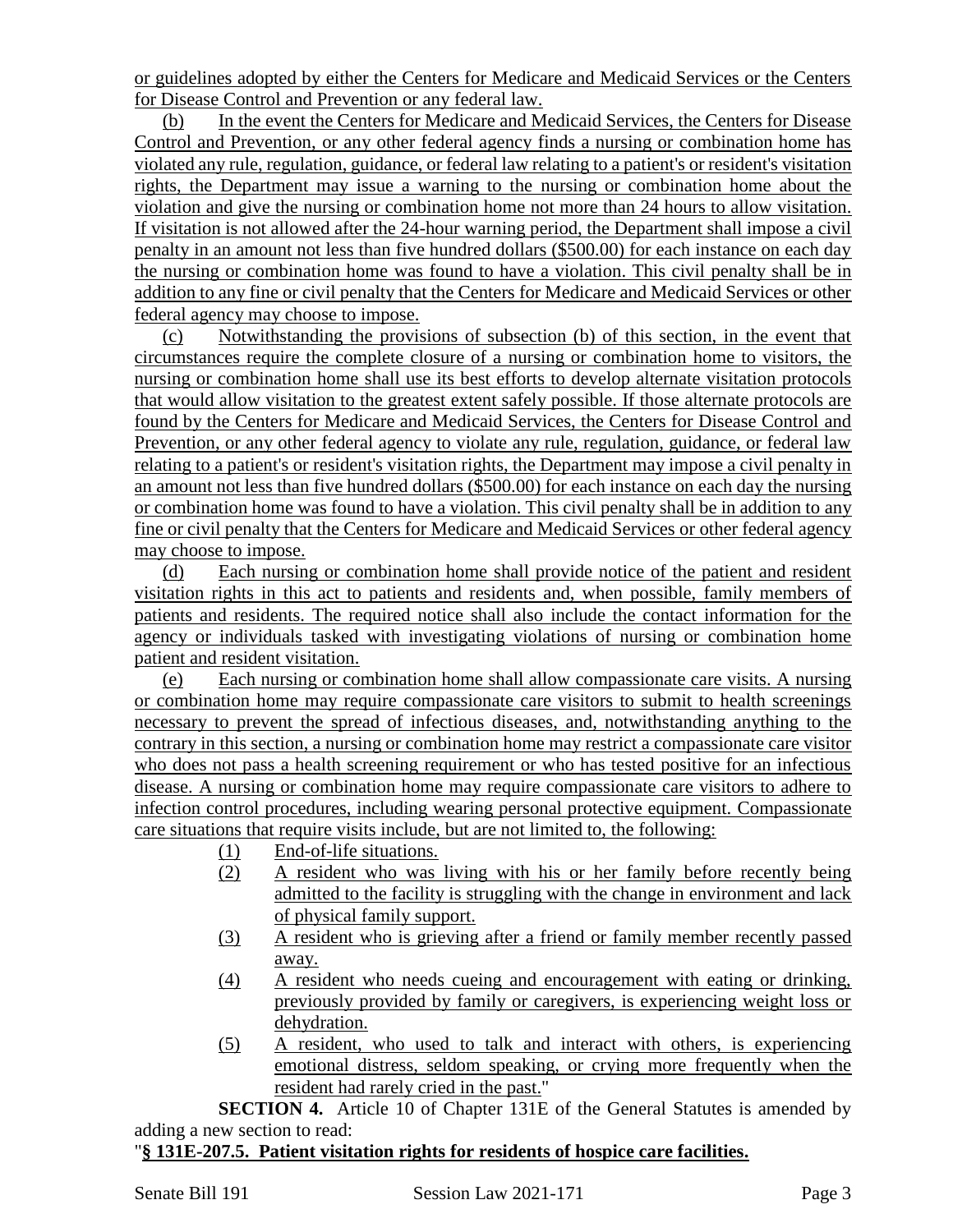(a) Each hospice care facility licensed under this Article shall permit patients to receive visitors to the fullest extent permitted under any applicable rules, regulations, or guidelines adopted by either the Centers for Medicare and Medicaid Services or the Centers for Disease Control and Prevention or any federal law.

(b) In the event the Centers for Medicare and Medicaid Services, the Centers for Disease Control and Prevention, or any other federal agency finds a hospice care facility has violated any rule, regulation, guidance, or federal law relating to a patient's visitation rights, the Department may issue a warning to the hospice care facility about the violation and give the hospice care facility not more than 24 hours to allow visitation. If visitation is not allowed after the 24-hour warning period, the Department shall impose a civil penalty in an amount not less than five hundred dollars (\$500.00) for each instance on each day the hospice care facility was found to have a violation. This civil penalty shall be in addition to any fine or civil penalty that the Centers for Medicare and Medicaid Services or other federal agency may choose to impose.

(c) Notwithstanding the provisions of subsection (b) of this section, in the event that circumstances require the complete closure of a hospice care facility to visitors, the hospice care facility shall use its best efforts to develop alternate visitation protocols that would allow visitation to the greatest extent safely possible. If those alternate protocols are found by the Centers for Medicare and Medicaid Services, the Centers for Disease Control and Prevention, or any other federal agency to violate any rule, regulation, guidance, or federal law relating to a patient's visitation rights, the Department may impose a civil penalty in an amount not less than five hundred dollars (\$500.00) for each instance on each day the hospice care facility was found to have a violation. This civil penalty shall be in addition to any fine or civil penalty that the Centers for Medicare and Medicaid Services or other federal agency may choose to impose.

(d) Each hospice care facility shall provide notice of the patient visitation rights in this act to patients and, when possible, family members of patients. The required notice shall also include the contact information for the agency or individuals tasked with investigating violations of hospice care facility patient visitation.

(e) Each hospice care facility shall allow compassionate care visits. A hospice care facility may require compassionate care visitors to submit to health screenings necessary to prevent the spread of infectious diseases, and, notwithstanding anything to the contrary in this section, a hospice care facility may restrict a compassionate care visitor who does not pass a health screening requirement or who has tested positive for an infectious disease. A hospice care facility may require compassionate care visitors to adhere to infection control procedures, including wearing personal protective equipment. Compassionate care situations that require visits include, but are not limited to, the following:

- (1) End-of-life situations.
- (2) A patient who was living with his or her family before recently being admitted to the facility is struggling with the change in environment and lack of physical family support.
- (3) A patient who is grieving after a friend or family member recently passed away.
- (4) A patient who needs cueing and encouragement with eating or drinking, previously provided by family or caregivers, is experiencing weight loss or dehydration.
- (5) A patient, who used to talk and interact with others, is experiencing emotional distress, seldom speaking, or crying more frequently when the patient had rarely cried in the past."

**SECTION 5.** Part 1 of Article 1 of Chapter 131D of the General Statutes is amended by adding a new section to read:

### "**§ 131D-7.5. Patient visitation rights for adult care home residents and special care unit residents.**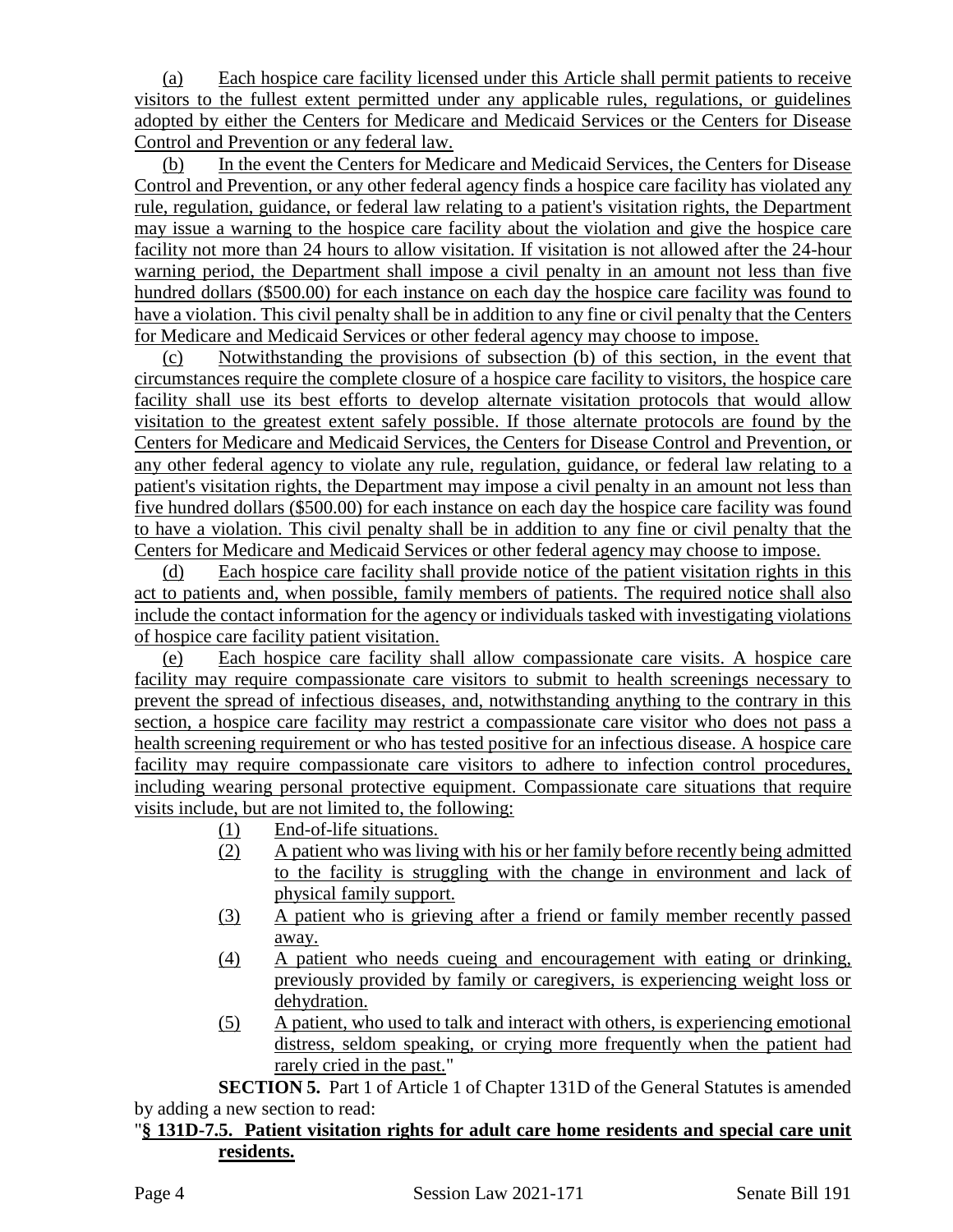(a) Any facility licensed under this Chapter shall allow residents to receive visitors of their choice to the fullest extent permitted under the infection and prevention control program of the facility and applicable guidelines or orders issued by the Centers for Disease Control and Prevention, the Department, local health departments, or any other government public health agency.

(b) In the event the Department finds an adult care home has violated any rule, regulation, guidance, directive, or law relating to a resident's visitation rights, the Department may issue a warning to the facility about the violation and give the facility not more than 24 hours to allow visitation. If visitation is not allowed after the 24-hour warning period, the Department shall impose a civil penalty in an amount not less than five hundred dollars (\$500.00) for each instance on each day the facility was found to have a violation. This civil penalty shall be in addition to any licensure action, fine, or civil penalty that the Department may impose pursuant to this Chapter.

(c) Notwithstanding the provisions of subsection (b) of this section, in the event that circumstances require the complete closure of a facility to visitors, the facility shall use its best efforts to develop alternate visitation protocols that would allow visitation to the greatest extent safely possible. If those alternate protocols are found by the Department, the local health departments, or any other government public health agency to violate any rule, regulation, guidance, or federal law relating to a resident's visitation rights, the Department may impose a civil penalty in an amount not less than five hundred dollars (\$500.00) for each instance on each day the hospice was found to have a violation. This civil penalty shall be in addition to any licensure action, fine, or civil penalty that the Department may impose pursuant to this Chapter.

(d) Each facility shall provide notice of the patient visitation rights in this act to residents and, when possible, family members of residents. The required notice shall also include the contact information for the agency or individuals tasked with investigating violations of adult care home resident visitation.

(e) Each facility shall allow compassionate care visits. The facility may require compassionate care visitors to submit to health screenings necessary to prevent the spread of infectious diseases, and, notwithstanding anything to the contrary in this section, the facility may restrict a compassionate care visitor who does not pass a health screening requirement or who has tested positive for an infectious disease. The facility may require compassionate care visitors to adhere to infection control procedures, including wearing personal protective equipment. Compassionate care situations that require visits include, but are not limited to, the following:

- (1) End-of-life situations.
- (2) A resident who was living with his or her family before recently being admitted to the facility is struggling with the change in environment and lack of physical family support.
- (3) A resident who is grieving after a friend or family member recently passed away.
- (4) A resident who needs cueing and encouragement with eating or drinking, previously provided by family or caregivers, is experiencing weight loss or dehydration.
- (5) A resident, who used to talk and interact with others, is experiencing emotional distress, seldom speaking, or crying more frequently when the resident had rarely cried in the past."

**SECTION 6.** Article 2 of Chapter 122C of the General Statutes is amended by adding a new section to read:

## "**§ 122C-32. Patient visitation rights for residents of residential treatment facilities.**

(a) Any facility licensed under this Chapter shall allow clients to receive visitors of their choice to the fullest extent permitted under the infection and prevention control program of the facility and applicable guidelines or orders issued by the Centers for Disease Control and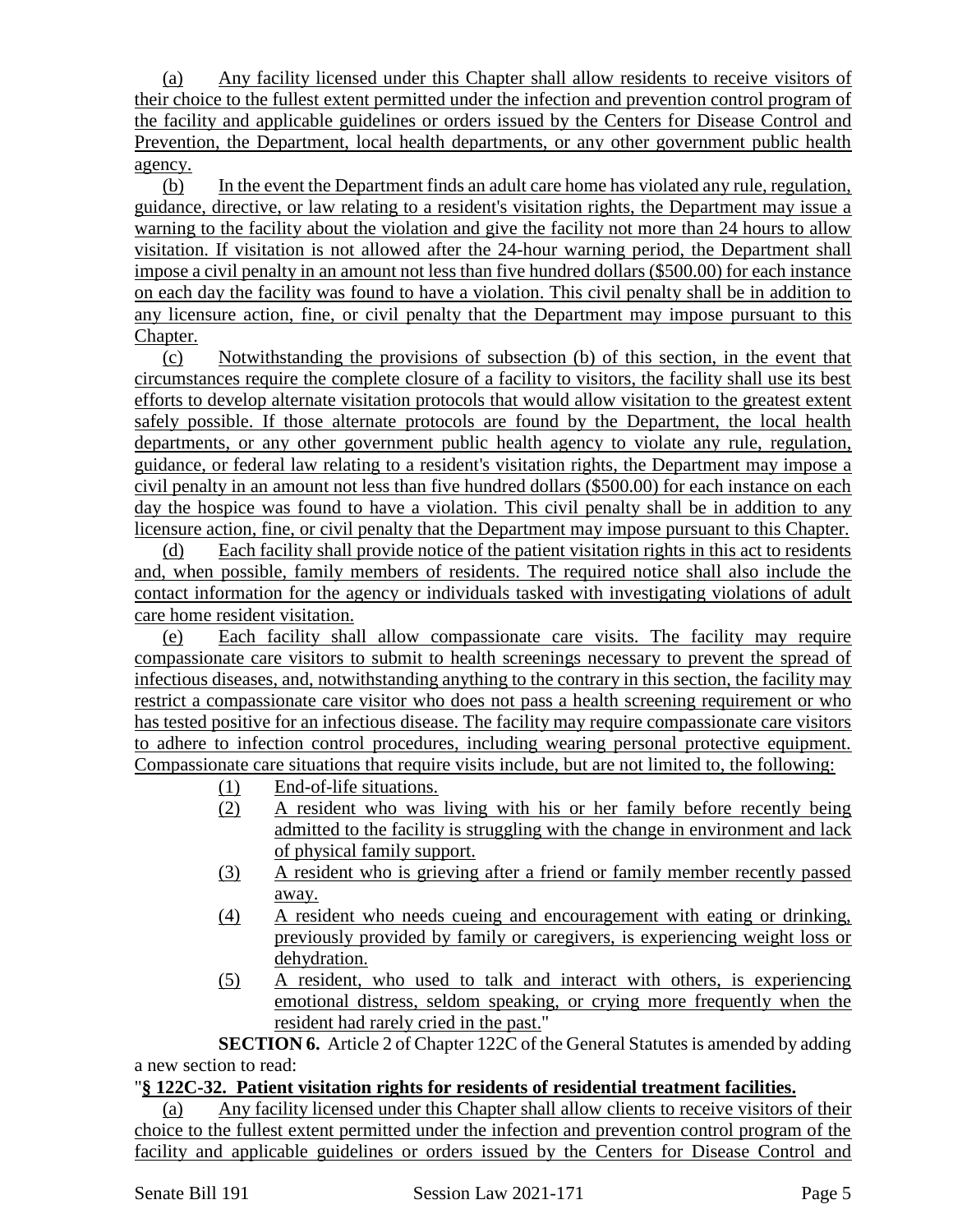Prevention, the Department, local health departments, or any other government public health agency.

(b) In the event the Department finds a facility has violated any rule, regulation, guidance, directive, or law relating to a client's visitation rights, the Department may issue a warning to the facility about the violation and give the facility not more than 24 hours to allow visitation. If visitation is not allowed after the 24-hour warning period, the Department shall impose a civil penalty in an amount not less than five hundred dollars (\$500.00) for each instance on each day the facility was found to have a violation. This civil penalty shall be in addition to any licensure action, fine, or civil penalty that the Department may impose pursuant to this Chapter.

(c) Notwithstanding the provisions of subsection (b) of this section, in the event that circumstances require the complete closure of a facility to visitors, the facility shall use its best efforts to develop alternate visitation protocols that would allow visitation to the greatest extent safely possible. If those alternate protocols are found by the Department, the local health departments, or any other government public health agency to violate any rule, regulation, guidance, or federal law relating to a client's visitation rights, the Department may impose a civil penalty in an amount not less than five hundred dollars (\$500.00) for each instance on each day the facility was found to have a violation. This civil penalty shall be in addition to any fine or civil penalty that the Centers for Medicare and Medicaid Services or other federal agency may choose to impose and any licensure action, fine, or civil penalty that the Department may impose pursuant to this Chapter.

(d) Each facility shall provide notice of the client visitation rights in this act to clients and, when possible, family members of clients. The required notice shall also include the contact information for the agency or individuals tasked with investigating violations of facility client visitation.

(e) Each facility shall allow compassionate care visits. The facility may require compassionate care visitors to submit to health screenings necessary to prevent the spread of infectious diseases, and, notwithstanding anything to the contrary in this section, the facility may restrict a compassionate care visitor who does not pass a health screening requirement or who has tested positive for an infectious disease. The facility may require compassionate care visitors to adhere to infection control procedures, including wearing personal protective equipment. Compassionate care situations that require visits include, but are not limited to, the following:

- (1) End-of-life situations.
- (2) A resident who was living with his or her family before recently being admitted to the facility is struggling with the change in environment and lack of physical family support.
- (3) A resident who is grieving after a friend or family member recently passed away.
- (4) A resident who needs cueing and encouragement with eating or drinking, previously provided by family or caregivers, is experiencing weight loss or dehydration.
- (5) A resident, who used to talk and interact with others, is experiencing emotional distress, seldom speaking, or crying more frequently when the resident had rarely cried in the past."